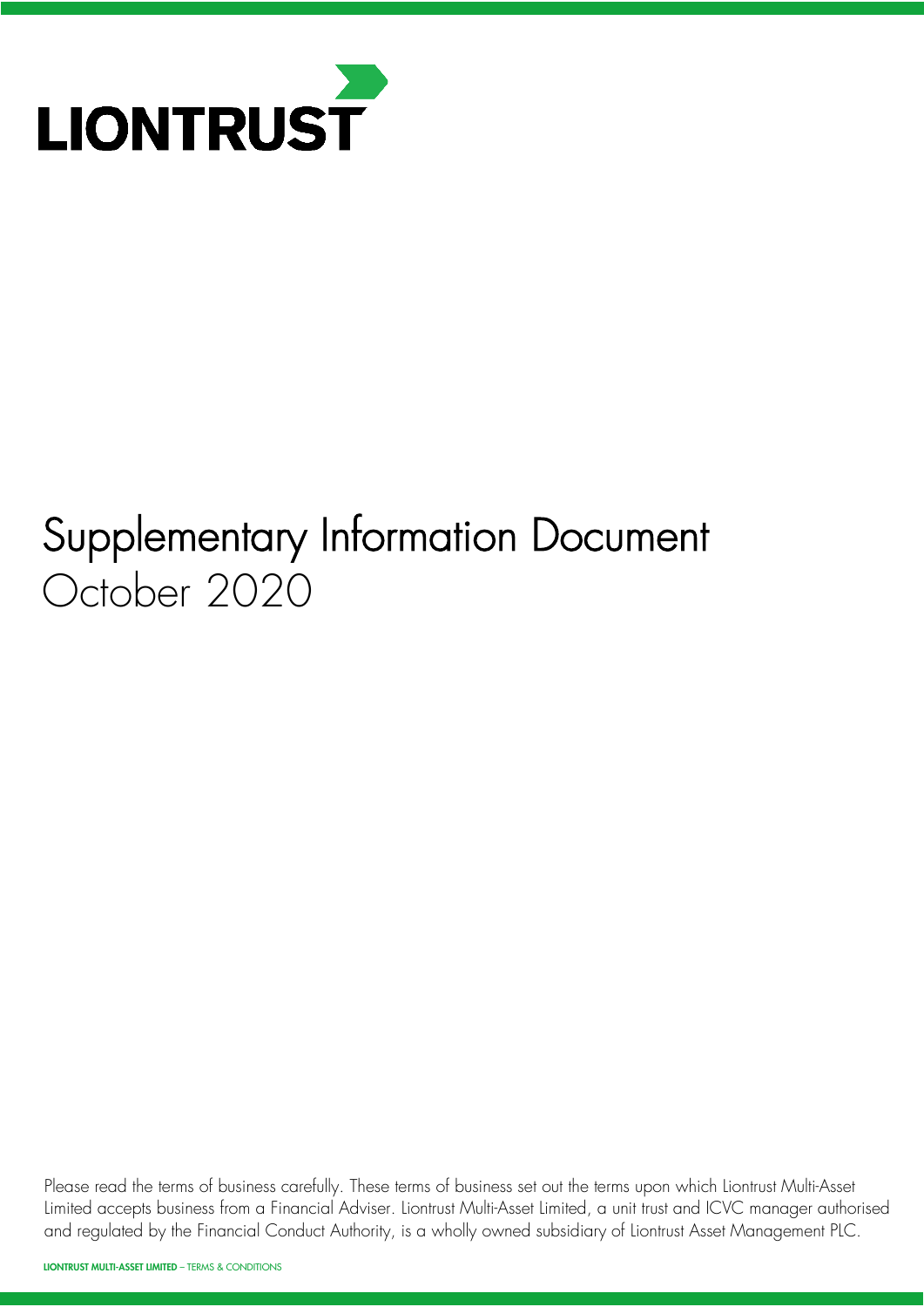# **Contents**

| Introduction                                      | 3                | Liontrust Multi-Asset Protector Funds ICVC | 13 |
|---------------------------------------------------|------------------|--------------------------------------------|----|
| Useful Information                                | $\boldsymbol{4}$ | Liontrust MA Diversified Protector 70 Fund | 13 |
| What funds are available?                         | 5                | Liontrust MA Diversified Protector 80 Fund | 13 |
| What sort of investor should invest in the funds? | 5                | Liontrust MA Diversified Protector 85 Fund | 13 |
| <b>Frequently Asked Questions</b>                 | 6                | Liontrust Multi-Asset Investments ICVC II  | 14 |
| How can I get further information?                | 9                | Liontrust MA Blended Moderate Fund         | 14 |
| Contact Us                                        | 9                | Liontrust MA Blended Intermediate Fund     | 14 |
| Our Regulator                                     | 9                | Liontrust MA Blended Progressive Fund      | 4  |
| Legal Information                                 | 9                | Liontrust MA Blended Growth Fund           | 4  |
| Liontrust Multi-Asset Investments ICVC            | 10               | Liontrust MA Strategic Bond Fund           | 4  |
| Liontrust MA Active Progressive Fund              | 10               | Liontrust MA UK Equity Fund                | 14 |
| Liontrust MA Active Moderate Income Fund          | 10               | Liontrust MA Blended Reserve Fund          | 14 |
| Liontrust MA Active Intermediate Income Fund      | 10               | Liontrust MA Monthly High Income Fund      | 14 |
| Liontrust MA Active Growth Fund                   | 10               | Liontrust MA Global Equity Income Fund     | 15 |
| Liontrust MA Active Dynamic Fund                  | 10               | Liontrust MA Positive Future Fund          | 15 |
| Liontrust Multi-Asset Global Solutions ICVC       | 11               | Dealing and Valuation Point Cut-Off Times  | 16 |
| Liontrust MA Passive Reserve Fund                 | $\vert \vert$    | About Liontrust                            | 17 |
| Liontrust MA Passive Moderate Fund                | $\vert \vert$    | <b>Key Contacts</b>                        | 18 |
| Liontrust MA Passive Prudent Fund                 | $\vert \vert$    |                                            |    |
| Liontrust MA Passive Intermediate Fund            | $\vert \vert$    |                                            |    |
| Liontrust MA Passive Progressive Fund             | $\vert \vert$    |                                            |    |
| Liontrust MA Passive Growth Fund                  | 11               |                                            |    |
| Liontrust MA Passive Dynamic Fund                 | 11               |                                            |    |
| Liontrust MA Active Reserve Fund                  | $\vert \vert$    |                                            |    |
| Liontrust MA Diversified Real Assets Fund         | $\vert \vert$    |                                            |    |
| Liontrust MA Diversified Global Income Fund       | 12               |                                            |    |
| Liontrust MA Diversified Fund                     | 12               |                                            |    |

| Introduction                                      | 3                        | Liontrust Multi-Asset Protector Funds ICVC | 13 |
|---------------------------------------------------|--------------------------|--------------------------------------------|----|
| Useful Information                                | $\overline{\mathcal{A}}$ | Liontrust MA Diversified Protector 70 Fund | 13 |
| What funds are available?                         | 5                        | Liontrust MA Diversified Protector 80 Fund | 13 |
| What sort of investor should invest in the funds? | 5                        | Liontrust MA Diversified Protector 85 Fund | 13 |
| <b>Frequently Asked Questions</b>                 | 6                        | Liontrust Multi-Asset Investments ICVC II  | 14 |
| How can I get further information?                | 9                        | Liontrust MA Blended Moderate Fund         | 14 |
| Contact Us                                        | 9                        | Liontrust MA Blended Intermediate Fund     | 14 |
| Our Regulator                                     | 9                        | Liontrust MA Blended Progressive Fund      | 14 |
| Legal Information                                 | 9                        | Liontrust MA Blended Growth Fund           | 14 |
|                                                   |                          | Liontrust MA Strategic Bond Fund           | 14 |
| Liontrust Multi-Asset Investments ICVC            | 10                       |                                            |    |
| Liontrust MA Active Progressive Fund              | 10                       | Liontrust MA UK Equity Fund                | 14 |
| Liontrust MA Active Moderate Income Fund          | 10                       | Liontrust MA Blended Reserve Fund          | 14 |
| Liontrust MA Active Intermediate Income Fund      | 10                       | Liontrust MA Monthly High Income Fund      | 14 |
| Liontrust MA Active Growth Fund                   | 10                       | Liontrust MA Global Equity Income Fund     | 15 |
| Liontrust MA Active Dynamic Fund                  | 10                       | Liontrust MA Positive Future Fund          | 15 |
| Liontrust Multi-Asset Global Solutions ICVC       | 11                       |                                            |    |
|                                                   |                          | Dealing and Valuation Point Cut-Off Times  | 16 |
| Liontrust MA Passive Reserve Fund                 | $\vert \vert$            | About Liontrust                            | 17 |
| Liontrust MA Passive Moderate Fund                | $\vert \vert$            | <b>Key Contacts</b>                        | 18 |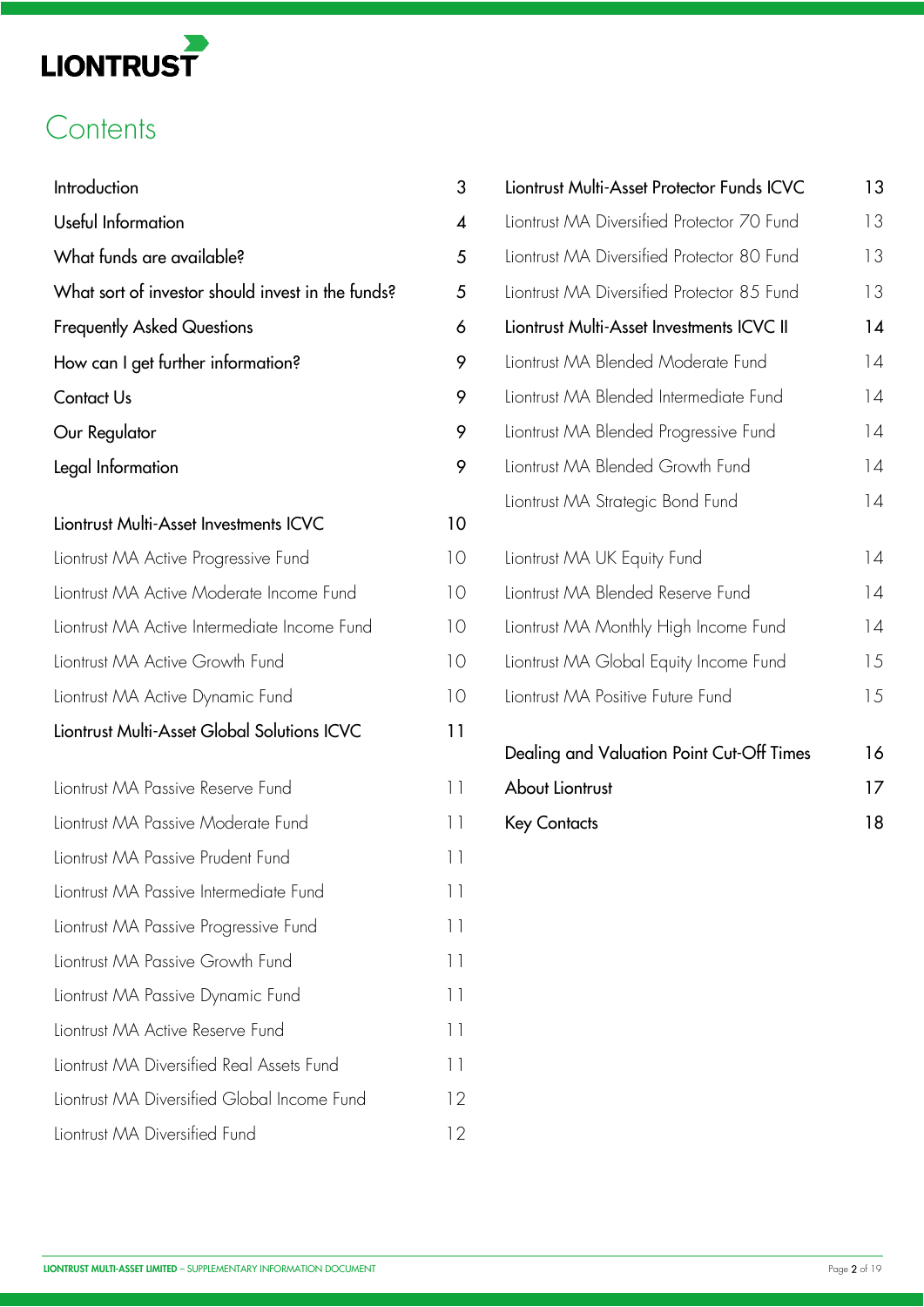

# **Introduction**

This document outlines important information you need to know about investing in the Liontrust Multi-Asset Funds, including how to cancel an order and how to complain. You will also find important information about buying and selling units, such as the timescales involved, what documentation you will need to provide and how we can make payments to you.

There is also a full list of all of our funds and, further on, some basic information about them. For more detailed information about any particular Liontrust fund, you should refer to that fund's Key Investor Information document. Your financial adviser should provide you with that document, or you can request it, free of charge from Liontrust (our address details are printed on page 9 of this document) or download it from our website at [www.liontrust.co.uk.](https://www.liontrust.co.uk.)

You should also refer to the fund's prospectus, annual and half-yearly report & accounts, also available free of charge on request from Liontrust. Please only consider investing with us if you understand the risks relevant to your fund (as set out in the fund's prospectus), including the risk of losing all capital invested.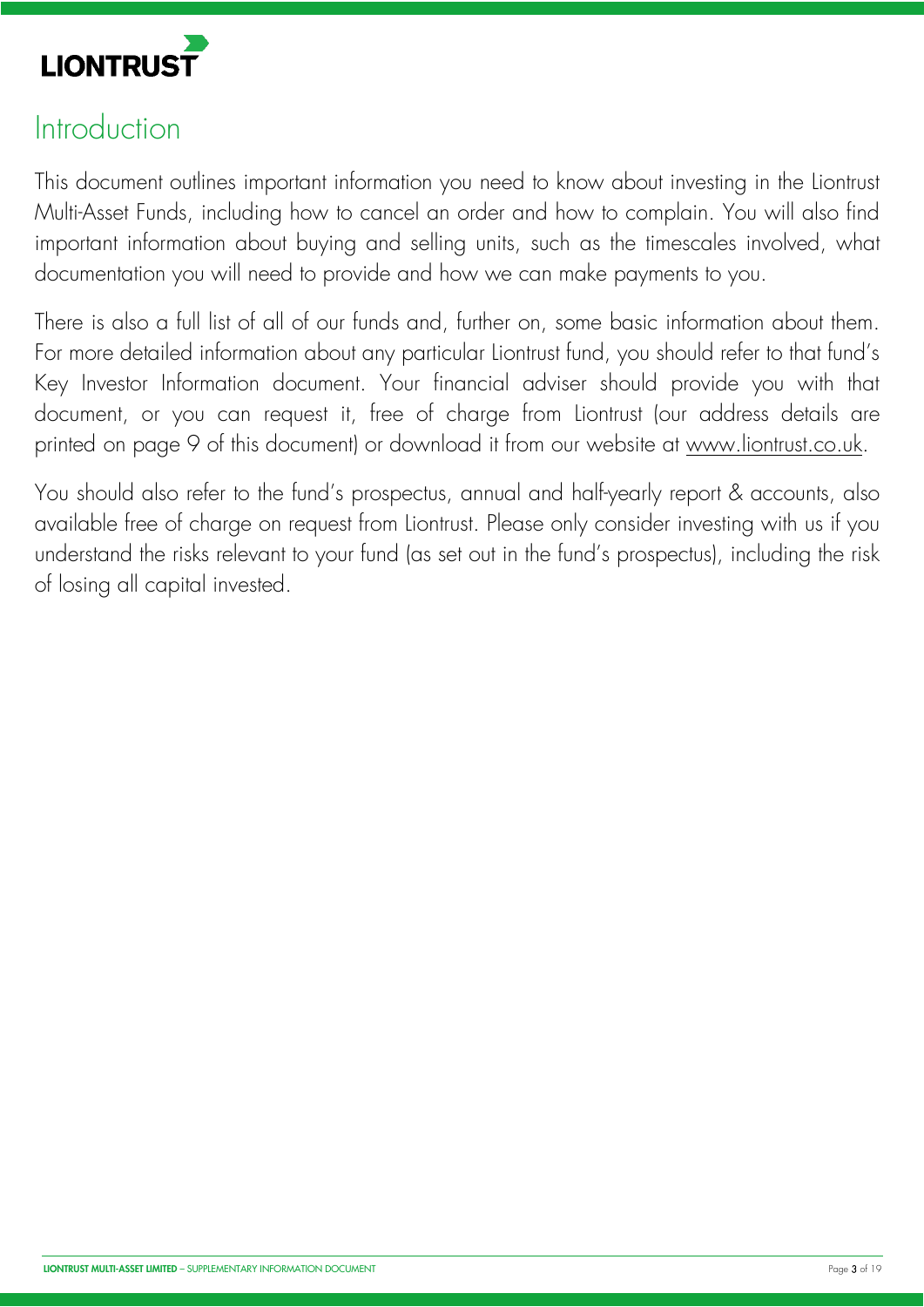

# Useful Information

# Can I change my mind?

Yes. After you make your initial investment, we will send you confirmation of your investment and information about 'your right to cancel', including a cancellation form.

You will have 14 days from receipt of this notice to change your mind and send a completed cancellation form to us at the following address:

#### Liontrust Multi-Asset Limited

Liontrust Customer Services Team PO Box 10939 Chelmsford CM99 2XU United Kingdom

We will then return your investment to you. However, if the value of your investment has fallen by the time we receive your cancellation form, the amount returned to you will be reduced by such fall in value. A shortfall will not be applied to a regular initial investment.

This applies whether or not you received information or advice on a face to face basis before applying for this investment.

## How do I make a complaint?

If you would like to make a complaint, please write to us at the following address:

#### Liontrust Multi-Asset Limited

Liontrust Customer Services Team PO Box 10939, Chelmsford, CM99 2XU United Kingdom

or call us free of charge on 0800 953 0197 (overseas: +44 1268 448 666)

We try to resolve all complaints to your satisfaction, in line with our complaints process. Details of our complaints process are available on request. However, if you're unhappy after receiving our final response, you may wish to refer it, free of charge, to the Financial Ombudsman Services (see below address). You will need to do this within six months of the date of our final response letter. The final response letters issued to you will include a reference to this six month timeframe during which you may make a referral.

#### Financial Ombudsman Service

Exchange Tower Harbour Exchange London E14 9SR

Telephone: 0800 023 4567 (free when calling from landline or mobile) or 0300 123 9123

#### Email: [complaint.info@financial-ombudsman.org.uk](mailto:complaint.info@financial-ombudsman.org.uk)

#### Website: [www.financial-ombudsman.org.uk](https://www.financial-ombudsman.org.uk)

Making a complaint will not prejudice your right to take legal proceedings. Further information regarding any compensation scheme or any other investor-compensation scheme of which Liontrust is a member (including, if relevant, membership through a branch) or any alternative arrangement provided, is available on request.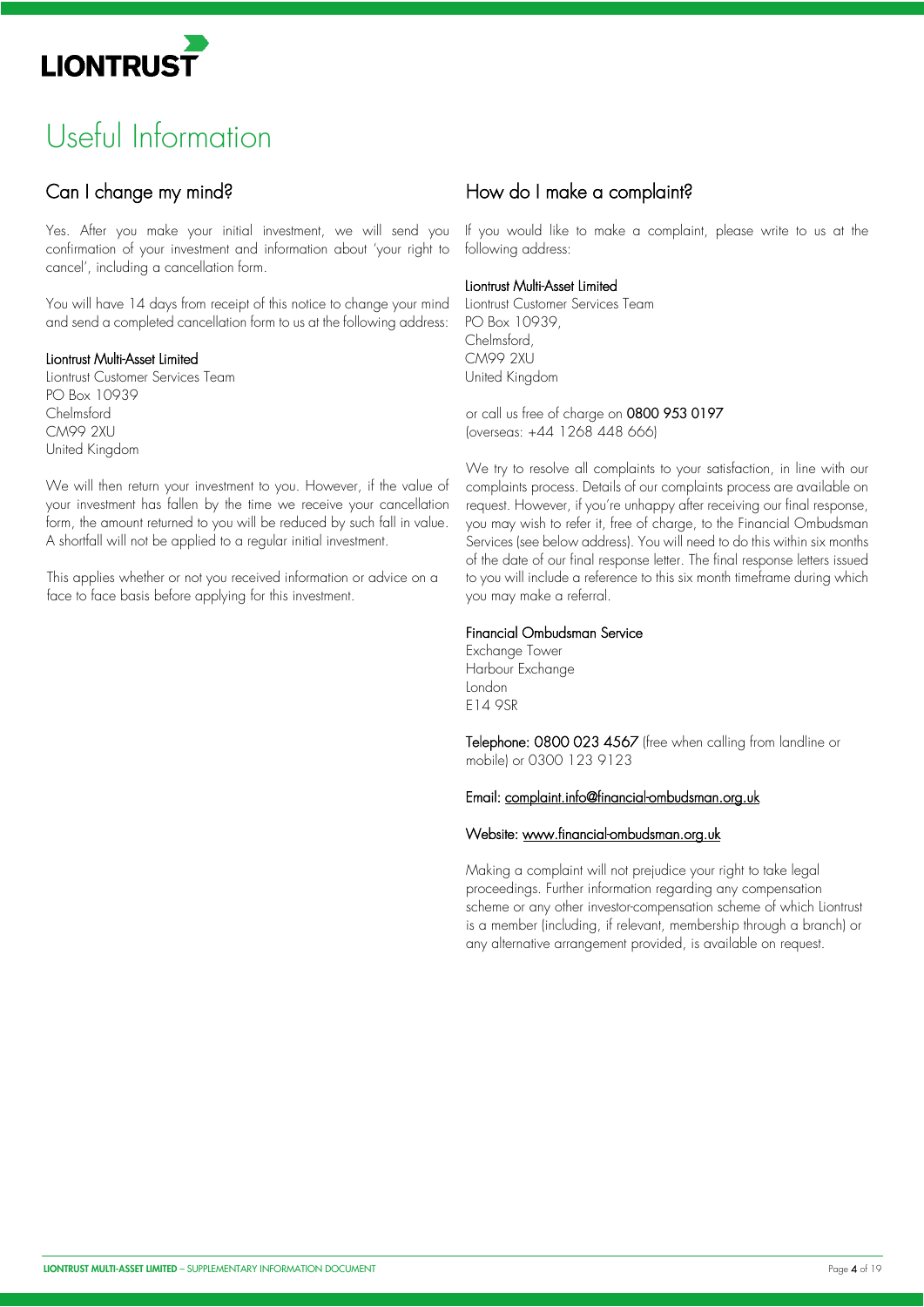

# What funds are available?

The following funds are available through Liontrust:

### Liontrust Multi-Asset Investments ICVC:

- Liontrust MA Active Progressive Fund
- Liontrust MA Active Moderate Income Fund
- Liontrust MA Active Intermediate Income Fund
- Liontrust MA Active Growth Fund
- Liontrust MA Active Dynamic Fund

## Liontrust Multi-Asset Global Solutions ICVC:

- Liontrust MA Passive Reserve Fund
- Liontrust MA Passive Moderate Fund
- Liontrust MA Passive Prudent Fund
- Liontrust MA Passive Intermediate Fund
- Liontrust MA Passive Progressive Fund
- Liontrust MA Passive Growth Fund
- Liontrust MA Passive Dynamic Fund
- Liontrust MA Active Reserve
- Liontrust Diversified Real Assets Fund
- Liontrust Diversified Global Income Fund
- Liontrust Diversified Fund

# Liontrust Multi-Asset Protector Funds ICVC:

- Liontrust MM Diversified Protector 70 Fund
- Liontrust MM Diversified Protector 80 Fund
- Liontrust MM Diversified Protector 85 Fund

## Liontrust Multi-Asset Investments ICVC II:

- Liontrust MA Blended Moderate Fund
- Liontrust MA Blended Intermediate Fund
- Liontrust MA Blended Progressive Fund
- Liontrust MM Strategic Bond Fund
- Liontrust MM UK Equity Fund
- Liontrust MA Blended Growth Fund
- Liontrust MM Monthly High Income Fund
- Liontrust MA Blended Reserve Fund
- Liontrust Global Equity Income Fund
- Liontrust Positive Future Fund

# What sort of investor should invest in the funds?

Collective investment schemes may be suitable for investors looking for a convenient way to invest their money into a range of different assets in order to achieve a defined investment objective. It is recommended that these funds may not be appropriate for investors who plan to withdraw their money within five years. The value of the investment may go down as well as up and is not guaranteed. This means that you may get back less than you invest.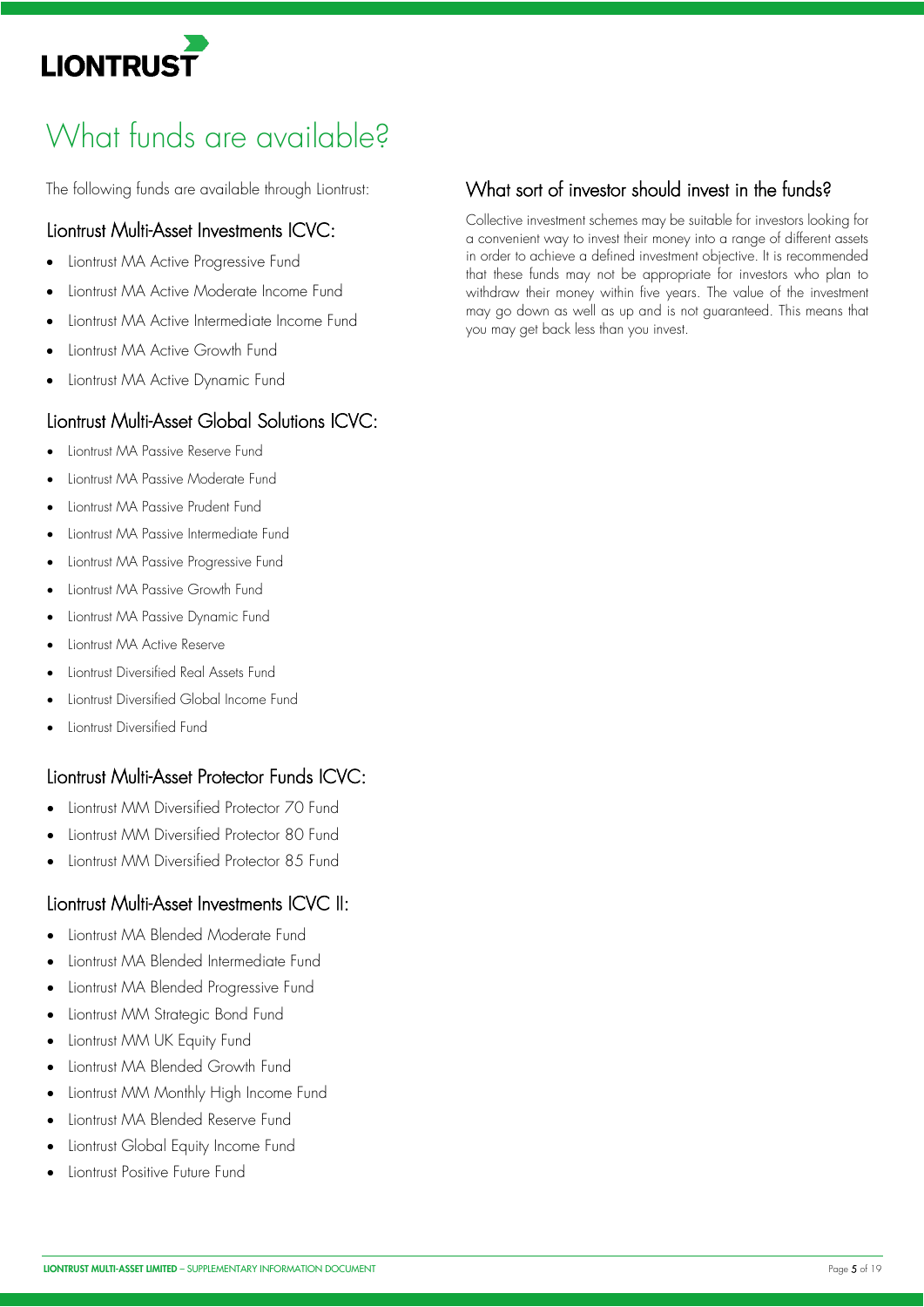# Frequently Asked Questions

# How do I invest?

We recommend that you consult your financial adviser before you invest. A list of all the funds and their investment limits can be found on pages 10 to 15.

#### By post

Your financial adviser can provide you with an application form, or you can request one from Liontrust, or download one from our website. Simply complete the relevant form, then either:

Post it to the address on the form, or

Send it to your financial adviser.

Your application must be accompanied by the appropriate payment. Provided you are not investing into an ISA, we can record a maximum of four shareholders per holding on the register, although we will only correspond with the first named shareholder.

#### By telephone

If you wish to invest a lump sum, you can invest directly by calling Liontrust on 0800 953 0197\* (overseas: +44 1268 448 666).

# How do I pay money in?

You can invest a lump sum, a regular amount or a combination of both.

Investing a lump sum: please send a personal cheque made payable to Liontrust Multi-Asset Limited with your completed application form. Please check the minimum investment limits on pages 10 to 15 (or the Prospectus of the Fund).

Regular investment: simply complete the Direct Debit section on the application form. You should allow at least ten business days for your Direct Debit to be set up. Monthly investments are collected on the first business day of each month.

# How much can I invest?

You can invest in one or more of our funds in any combination, provided you invest the minimum amounts that apply as shown on pages 10 to 15 (or the Prospectus of the Fund).

Your investment will be used to invest in shares of the fund(s) as directed on your application form.

## How will my money be invested?

Your investment will be used to buy shares in the fund(s) you have chosen. Where applicable, we will deduct an initial charge from the money you invest, details which can be found in the respective Fund Prospectus. We will buy shares on a forward pricing basis, which means that for all applications received, money will be invested using the share prices calculated at the next valuation point.

# What documentation will I receive after investing?

For lump sum investments, we will send you a contract note one day after we place your investment in the fund.

Your contract note will tell you your customer number, the number of shares you have purchased, the amount invested and the share price. We will send you a contract note for any subsequent investments or switches placed on your account. Share certificates will not be issued.

For regular monthly investments, we will issue an acknowledgement as soon as possible after receipt of your application, this will detail your customer number and monthly contributions. Share certificates will not be issued.

We will send you a formal statement twice a year, it will be sent within 25 business days of the statement date and will show the details of all transactions since the previous statement, together with the value of your investment.

The statement dates are:

Annual statement: 31 January Half yearly statement: 31 July

Annual and interim short reports are published which provide commentaries on each of the funds. The issue dates of these reports can be found on pages 10 to 15.

# How can I find out how my investment is doing?

As well as the regular statements we send you, you can also visit our website **[www.liontrust.co.uk](https://www.liontrust.co.uk)** for details of the current fund prices. For valuations you should contact our Customer Services Team on 0800 953 0197\* (overseas: +44 1268 448 666). Please note that these prices are the latest available and are not the ones at which you would be able to deal.

# What are the charges?

Information about the charges you pay is set out in the Key Investor Information document. However, you should be aware that other taxes or costs may exist that are not imposed by Liontrust. If you are unsure, please seek professional advice from a financial advisor.

*\* Calls are free from landlines and mobiles within the UK.*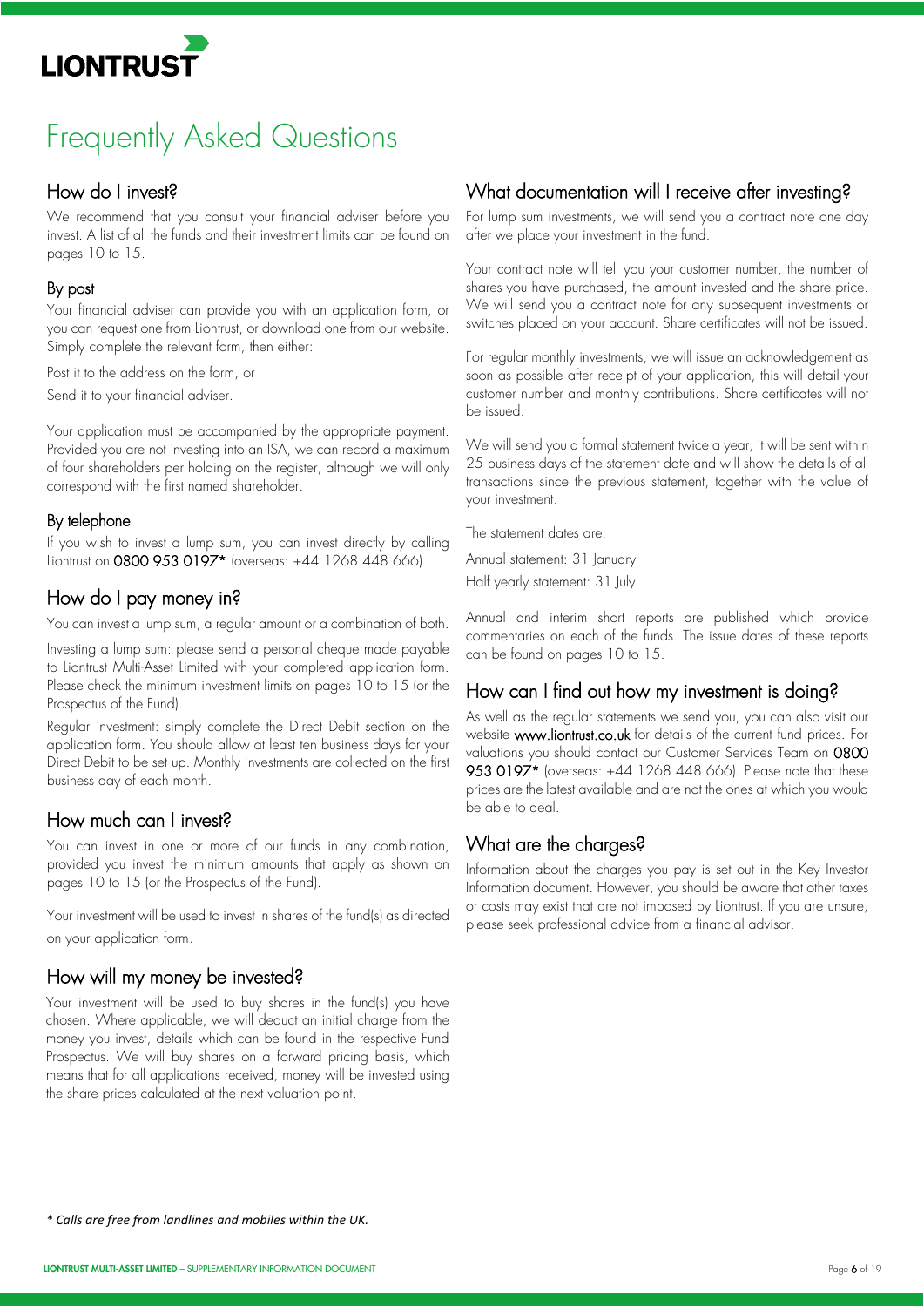

### How do I sell or switch?

#### How do I sell my investment?

You can sell all or part of your investment at any time.

#### Share Class R†

The minimum amount for partial withdrawals is £500. After you have made the withdrawal, the remaining value must be at least £500 in each fund. If you have a regular investment plan and are still making monthly payments, there is no minimum remaining value. Your financial adviser will be able to provide you with details of the options open to you. If you wish to sell your investments in the fund, please call us or write to us using the 'Contact us' details on page 9.

#### Payment

We will usually pay you the proceeds of a full or partial withdrawal no later than four business days after we receive your signed instruction. If you order a withdrawal from an investment shortly after you have placed a subscription, we will normally wait until we are certain that we have received cleared funds from you (as certain banks or building societies can take up to seven business days to honour a payment) before paying you for the proceeds of the withdrawal.

In exceptional circumstances we might need to defer payment to you whilst we make checks under Financial Conduct Authority (FCA) or UK anti-money laundering regulations. Pending any such checks, we will hold all payments due to you in a client money bank account, on which no interest will be paid.

We will usually only pay out proceeds of a full or partial withdrawal to the investor or investor(s) named on the investment account.

In certain circumstances we may agree to make payment to an FCA regulated company or a company who operates a client investment account.

Payment will be made by BACS (UK scheme for the electronic processing of financial transactions) or cheque on settlement date and we can TT (telegraphic transfer) proceeds in exceptional cases.

### Can I switch my investment between Liontrust funds? Share Class R†

You can switch your money to another Liontrust fund in the same fund range as your investment requirements change.

The minimum switch amounts are set out on pages 10 to 15. On receiving your instructions to switch, we will sell your shares in the appropriate fund and buy shares in your chosen alternative fund. We do not currently charge for switching, but we may do so in the future. A switch of assets from one fund to another in an OEIC will be regarded as a chargeable disposal by HM Revenue & Customs (HMRC), and could give rise to a liability to capital gains tax if your annual allowance has already been used.

If you are making regular investments, you can switch your money into an alternative fund at any time, in order to build up a diversified portfolio. This is subject to building up a minimum holding of £500 in the initial fund. Your financial adviser will be able to provide you with details of the options open to you. If you wish to switch your OEIC investments, please call us or write to us with your switch instructions using the 'Contact us' details on page 9.

If you transfer or switch into any Liontrust fund(s), you should appreciate that during part of the period of transfer your investment may be in cash. This means that until your cash is reinvested in the Liontrust fund(s) of your choice, you will not be exposed to any gains or falls in stockmarkets.

#### Can I transfer between share classes in a fund?

Where more than one class of shares is available in a particular fund, you may, subject to the respective minimum investment restrictions, convert shares of one class into shares of another. There is no charge for share conversions within a particular fund.

#### Can I switch my investment to another person or body?

Investors are entitled to transfer their shares to another person or body. All transfers must be made in writing in the form of an instrument of transfer approved by Liontrust for this purpose. Completed instruments of transfer must be returned to Liontrust in order for the transfer to be registered by Liontrust. Please note that such transfers may have various tax implications. If you are unsure, please seek professional advice from a financial adviser.

#### Dealing and Valuation Point Cut-off Times

We execute all the investments, repurchases, conversions and switches in each particular fund once a day at that fund's valuation point. Instructions received after the fund's dealing cut-off point will be held over to the next available or subsequent valuation point. You can see the valuation points on page 16 of this document.

For these purposes bank holidays in the United Kingdom are not counted as business days.

† *For information on other share classes, please refer to the prospectus of the fund*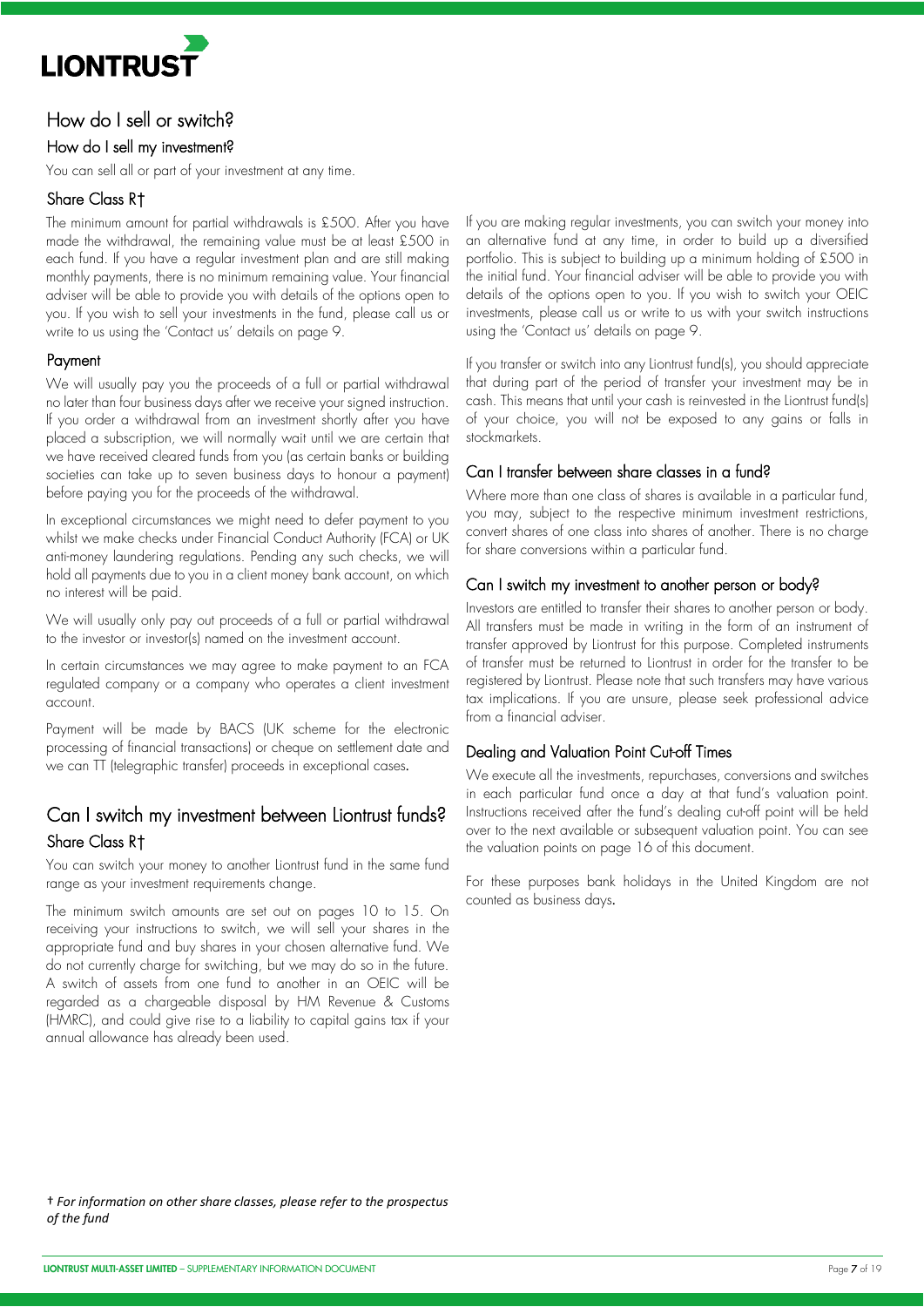

#### Are there any restrictions?

#### Restrictions on dealing and switching

We have a regulatory responsibility and a duty of care to prevent "late" trading" and "market timing" practices carried out by investors or potential investors in the funds. These practices, in general, aim to exploit time differences and price inefficiencies within stockmarkets and shares of the funds. We have put in place procedures to prevent this and to monitor the activities of suspected market timers and arbitrageurs. We are also obliged to declare all such suspicious cases to the FCA and to the Depositary. We may also cancel or suspend orders, including switches between funds, in such circumstances. You can find more information within the prospectus of each fund range.

#### Conflicts of interest

Liontrust seeks always to act in the best interests of its clients. To this end, we maintain a register in which we list areas where we may find ourselves with a conflicting interest to those of our customers. For example, we may have business relationships that could potentially influence our investment decisions.

If it is not possible to prevent or manage a potential conflict of interest to ensure with reasonable confidence that risks of damage to your interests will be prevented, then, as a last resort, we may seek to disclose the general nature and/or sources of conflict to you before undertaking business for you. More details of our conflicts policy are available on request. If you have any questions regarding the policy please contact us or your professional adviser.

We regularly review our selection of funds, including those from strategic partners and in-house managers, to ensure they continue to be appropriate and in your best interests. More information about our use of funds from strategic partners and in-house managers is available at [www.liontrust.co.uk.](https://www.liontrust.co.uk)

#### Third Party Benefits

In the course of managing the Funds, Liontrust may from time to time offer benefits to certain third parties or receive benefits from third parties.

We will only offer or accept such benefits when we are confident that this will be likely to enhance the quality of services for our customers.

Such benefits include:

- Putting on or attending conferences and roadshows, for example as part of enhancing our capability to provide management services to the Funds, or promoting the Funds to distributors (we may provide promotional prizes of modest value at such events);
- Assisting distributors to promote the Funds to investors, including by way of online services and carrying out joint marketing exercises with distributors;
- Providing or receiving training, including at our offices;
- Supporting and participating in seminars and conferences organised by distributors and receiving support for and participation in our own conferences and seminars from fund managers and other industry experts;
- Hospitality, travel and accommodation and expenses in connection with any of the above activities or in connection with business meetings;
- Providing others with information about our Funds and services;
- Receiving information and documentation about financial products or services that we are considering investing in on behalf of the funds.
- We may also from time to time, when we believe it to be capable of benefiting the Funds, attend meetings arranged by execution brokers with the issuers of securities. We will only attend such meetings if we are satisfied that to do so will not impair compliance with our duty to act in our customers' best interests.

We can provide you, on request, with more detailed information about such benefits.

#### Customer status

In accepting this business, Liontrust will treat you as a retail client, which means that you will receive the highest level of protection available under the Financial Conduct Authority rules. When we refer to the FCA or FCA Rules we also mean any successor regulator and the rules it may make to govern our business.

This protection may include access to both the Financial Ombudsman Service and the Financial Services Compensation Scheme. Please note that Liontrust is unable to provide you with advice regarding its funds or their suitability for your needs. Unless you have received advice from a financial adviser in making your investment, you are not protected on the basis of its suitability for your needs.

#### Your money

When you send money to us to invest in shares in a Fund we will hold your money in our bank account until we make payment to the fund on the settlement date. When you make a withdrawal we hold the money from the sale of your shares in our bank account for a short period before we release the money to you, in line with the settlement period.

If we need to hold your money for more than one business day, we will transfer that money to a bank account where it will be held separately from our money. This account is known as a 'client money bank account', is provided by the Royal Bank of Scotland plc (RBS) and operated by us on our customers' behalf. Please note no interest will be paid to you in respect of this client money bank account.

We have no entitlement to the money held in the client money bank account, and in the unlikely event of our insolvency, the client money is protected from creditors.

If RBS were to become insolvent, you may be entitled to compensation under the Financial Services Compensation Scheme up to a maximum value of £85,000.

If Liontrust were to become insolvent, you may also be entitled to compensation under the Financial Services Compensation Scheme. Most types of investment business are covered for 100% up to a maximum compensation of £50,000.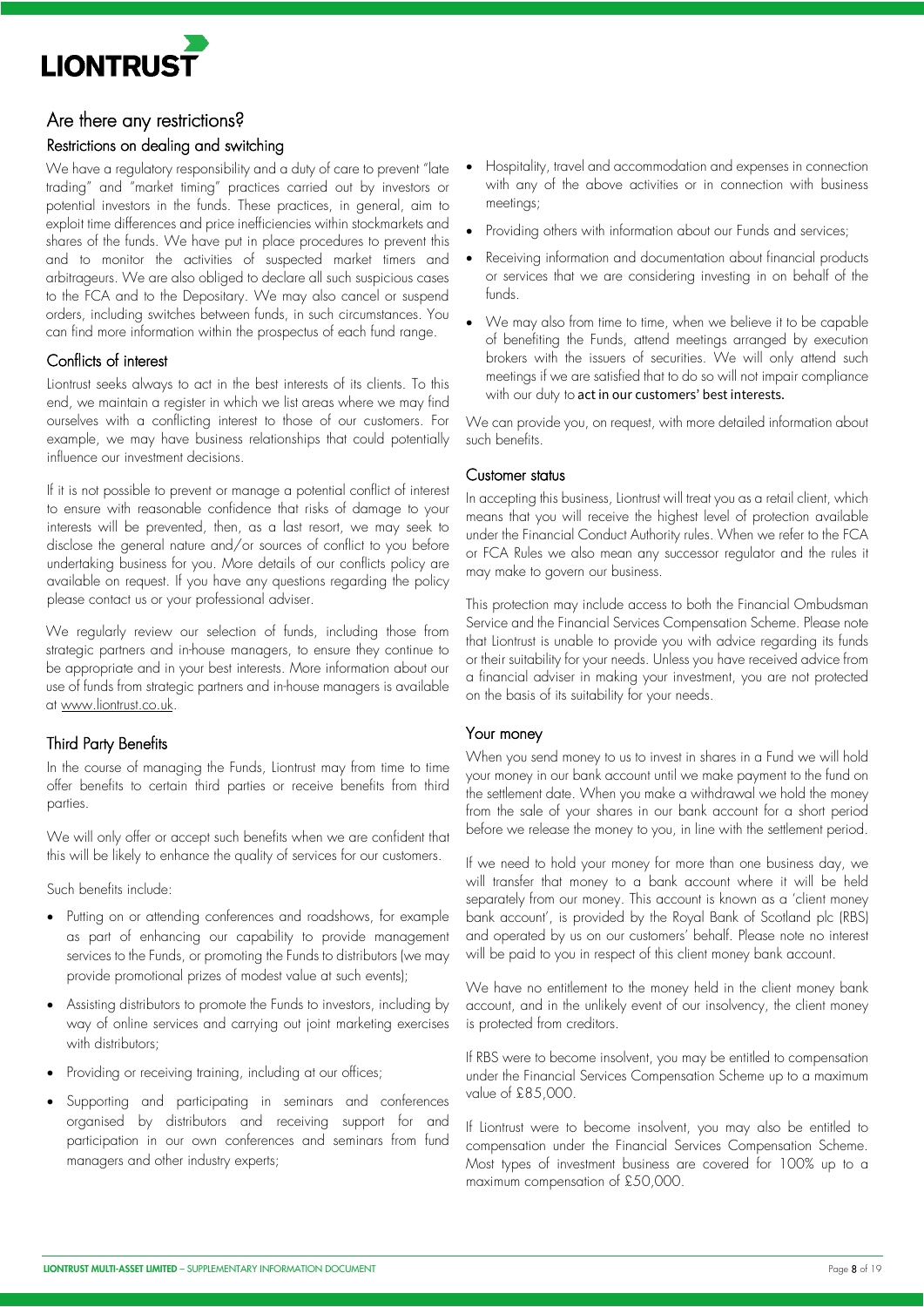We can provide further information about compensation arrangements on request. Further information is also available from:

**Financial Services Compensation Scheme** PO Box 300, Mitcheldean, GL17 1DY

**Telephone:** 0800 678 1100 or 0207 741 4100 **Email:**  enquiries@fscs.org.uk **Website:** www.fscs.org.uk

#### UK Anti-Money Laundering rules

In order to comply with UK Money Laundering Legislation, Liontrust is required to verify the identity of investors and, where appropriate, their activity. This involves verifying your identity and permanent residential address, and that of any third party making contributions to your account. We may carry-out these checks electronically. Please note: this is not a credit check. To prevent financial crime, your details may be passed to governmental, regulatory or other bodies as required by law.

Liontrust reserves the right to delay processing your instruction, to refuse any application and to withhold any payments to you if, in our opinion, we have not obtained sufficient evidence to verify your identity, details of any payments to your account and/or if, again in our opinion, such activity would breach our legislative obligation.

### How can I get further information? Prospectus/Report & Accounts

You can ask for free copies of the forms, prospectuses, annual and half-yearly report & accounts, ISA Terms and Conditions documents and application forms by contacting us using the details provided in the 'Contact us' section on this page.

### Contact us

If you have any queries or would like further information, please contact your financial adviser. Alternatively, you may like to contact us directly.

#### Customer services: 0800 953 0197\*

(overseas: +44 1268 448 666)

#### Address:

Liontrust Multi-Asset Limited Liontrust Customer Services Team PO Box 10939 Chelmsford, CM99 2XU

#### Website: [www.liontrust.co.uk](https://www.liontrust.co.uk)

All calls are recorded for your security and quality monitoring. Please be advised that Liontrust processes personal data in accordance with data privacy laws. For more information please see our privacy policy on our website at [www.liontrust.co.uk.](https://www.liontrust.co.uk.) 

### Our Regulator

#### The Financial Conduct Authority

Liontrust and all of the funds in this brochure are authorised and regulated by the Financial Conduct Authority, registered number 477328.

The Financial Conduct Authority can be contacted at: 12 Endeavour Square London **E20 1IN** United Kingdom

#### From UK: 0800 111 6768 From overseas: +44 20 7066 1000 Website: [www.fca.org.uk](https://www.fac.org.uk)

## Legal information

Any contract or relationship you enter into with us will be governed by the laws of England and Wales, and subject to the exclusive jurisdiction of the English courts. We will communicate with you in English.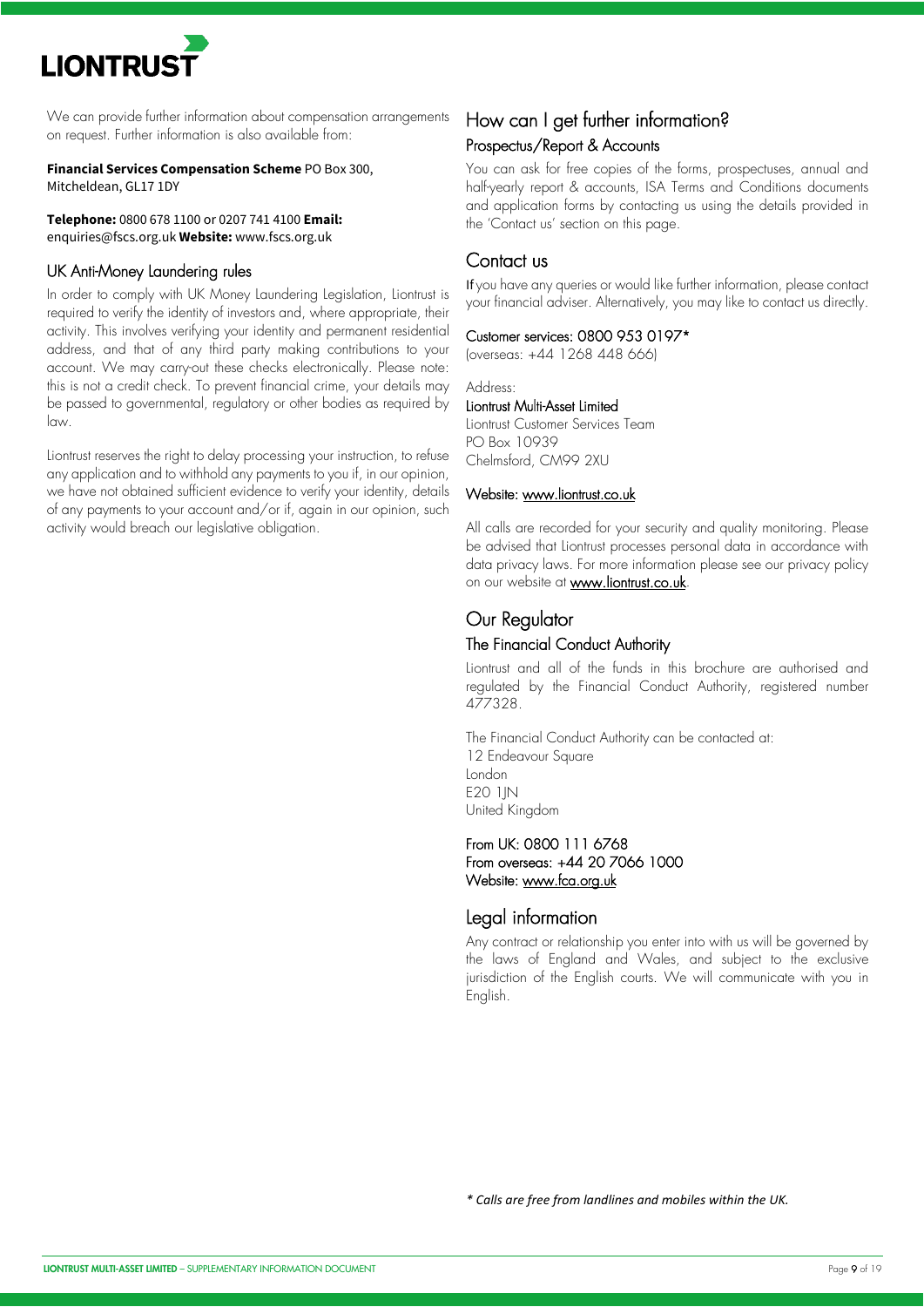# Liontrust Multi-Asset Investments ICVC

## Liontrust MA Active Progressive Fund

| <b>Fund information</b>                  |                         |                                |                   |
|------------------------------------------|-------------------------|--------------------------------|-------------------|
| Available as                             | OEIC, ISA, ISA Transfer | Minimum balance <sup>1</sup>   | £500              |
| Minimum lump sun investment <sup>1</sup> | £500                    | <b>Annual accounting dates</b> | 31 Dec            |
| Additional lump sum investment           | £500                    | Interim accounting dates       | 30 Jun            |
| <b>Regular investment (monthly)</b>      | £50                     | <b>Ex-dividend dates</b>       | 31 Dec, 31 Jun    |
| Minimum increase to regular investment   | £10                     | <b>Payment dates</b>           | 28/29 Feb, 31 Aug |
| Minimum switch amount <sup>*1</sup>      | £500                    | Charges from income or capital | Capital           |
| Minimum partial redemption*1             | £500                    |                                |                   |

### Liontrust MA Active Moderate Income Fund Liontrust MA Active Intermediate Income Fund

| <b>Fund information</b>                  |                         |                                |                                   |
|------------------------------------------|-------------------------|--------------------------------|-----------------------------------|
| Available as                             | OEIC, ISA, ISA Transfer | Minimum balance <sup>1</sup>   | £500                              |
| Minimum lump sun investment <sup>1</sup> | £500                    | <b>Annual accounting dates</b> | 31 Dec                            |
| Additional lump sum investment           | £500                    | Interim accounting dates       | $30$ Jun                          |
| Regular investment (monthly)             | £50                     | <b>Ex-dividend dates</b>       | 31 Dec, 31 Mar, 30 Jun, 30 Sep    |
| Minimum increase to regular investment   | £10                     | <b>Payment dates</b>           | 28/29 Feb, 31 May, 31 Aug, 30 Nov |
| Minimum switch amount <sup>*1</sup>      | £500                    | Charges from income or capital | Capital <sup>2</sup>              |
| Minimum partial redemption*1             | £500                    |                                |                                   |

### Liontrust MA Active Growth Fund Liontrust MA Dynamic Fund

| <b>Fund information</b>                  |                         |                                |                   |
|------------------------------------------|-------------------------|--------------------------------|-------------------|
| Available as                             | OEIC, ISA, ISA Transfer | Minimum balance <sup>1</sup>   | £500              |
| Minimum lump sun investment <sup>1</sup> | £500                    | <b>Annual accounting dates</b> | 31 Dec            |
| Additional lump sum investment           | £500                    | Interim accounting dates       | $30$ Jun          |
| Regular investment (monthly)             | £50                     | <b>Ex-dividend dates</b>       | 31 Dec. 30 Jun    |
| Minimum increase to regular investment   | £10                     | <b>Payment dates</b>           | 28/29 Feb, 31 Aug |
| Minimum switch amount <sup>*1</sup>      | £500                    | Charges from income or capital | Income            |
| Minimum partial redemption*1             | £500                    |                                |                   |

*\* Subject to a residual value of £500 per fund.* 

*<sup>1</sup> This is for Share Class R only. For information on other share classes, please refer to the prospectus of the fund.* 

*2 Note for the MA Active Moderate Income Fund only the Annual Management Charge is charged to capital.*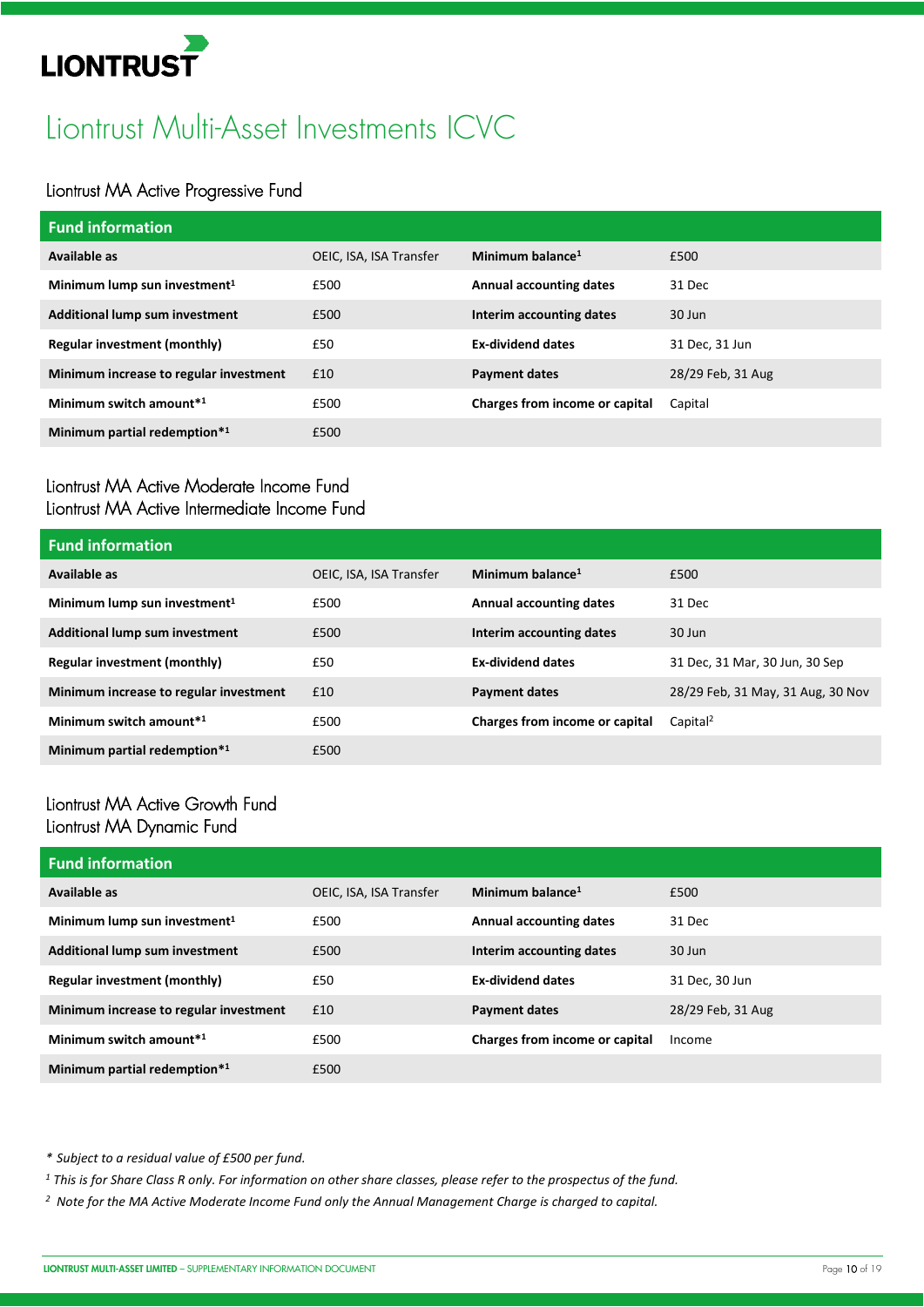

# Liontrust Multi-Asset Investments ICVC (continued)

Liontrust MA Passive Reserve Fund Liontrust MA Passive Moderate Fund Liontrust MA Passive Prudent Fund Liontrust MA Passive Intermediate Fund Liontrust MA Passive Progressive Fund Liontrust MA Passive Growth Fund Liontrust MA Passive Dynamic Fund

| <b>Fund information</b>                  |                         |                                |                   |
|------------------------------------------|-------------------------|--------------------------------|-------------------|
| Available as                             | OEIC, ISA, ISA Transfer | Minimum balance <sup>1</sup>   | £500              |
| Minimum lump sun investment <sup>1</sup> | £500                    | <b>Annual accounting dates</b> | 31 Dec            |
| Additional lump sum investment           | £500                    | Interim accounting dates       | $30$ Jun          |
| Regular investment (monthly)             | £50                     | <b>Ex-dividend dates</b>       | 31 Dec, 30 Jun    |
| Minimum increase to regular investment   | £10                     | <b>Payment dates</b>           | 28/29 Feb, 31 Aug |
| Minimum switch amount <sup>*1</sup>      | £500                    | Charges from income or capital | Income            |
| Minimum partial redemption*1             | £500                    |                                |                   |

# Liontrust MA Active Reserve

| <b>Fund information</b>                  |                         |                                |                                   |
|------------------------------------------|-------------------------|--------------------------------|-----------------------------------|
| Available as                             | OEIC, ISA, ISA Transfer | Minimum balance <sup>1</sup>   | £500                              |
| Minimum lump sun investment <sup>1</sup> | £500                    | <b>Annual accounting dates</b> | 31 Dec                            |
| Additional lump sum investment           | £500                    | Interim accounting dates       | 30 Jun                            |
| <b>Regular investment (monthly)</b>      | £50                     | <b>Ex-dividend dates</b>       | 31 Dec, 31 Mar, 30 Jun, 30 Sep    |
| Minimum increase to regular investment   | £10                     | <b>Payment dates</b>           | 28/29 Feb, 31 May, 31 Aug, 30 Nov |
| Minimum switch amount*1                  | £500                    | Charges from income or capital | Capital                           |
| Minimum partial redemption*1             | £500                    |                                |                                   |

# Liontrust Diversified Real Assets Fund

| <b>Fund information</b>                  |                         |                                |                   |
|------------------------------------------|-------------------------|--------------------------------|-------------------|
| Available as                             | OEIC, ISA, ISA Transfer | Minimum balance <sup>2</sup>   | £500              |
| Minimum lump sun investment <sup>1</sup> | £500                    | <b>Annual accounting dates</b> | 31 Dec            |
| Additional lump sum investment           | £500                    | Interim accounting dates       | $30$ Jun          |
| Regular investment (monthly)             | £50                     | <b>Ex-dividend dates</b>       | 31 Dec, 30 Jun    |
| Minimum increase to regular investment   | £10                     | <b>Payment dates</b>           | 28/29 Feb, 31 Aug |
| Minimum switch amount*                   | £500                    | Charges from income or capital | Capital           |
| Minimum partial redemption*              | £500                    |                                |                   |

*\* Subject to a residual value of £500 per fund.* 

*1 This is for Share Class R only. For information on other share classes, please refer to the prospectus of the fund.* 

**2** *This is for Share Class D only. For information on other share classes, please refer to the prospectus of the fund.*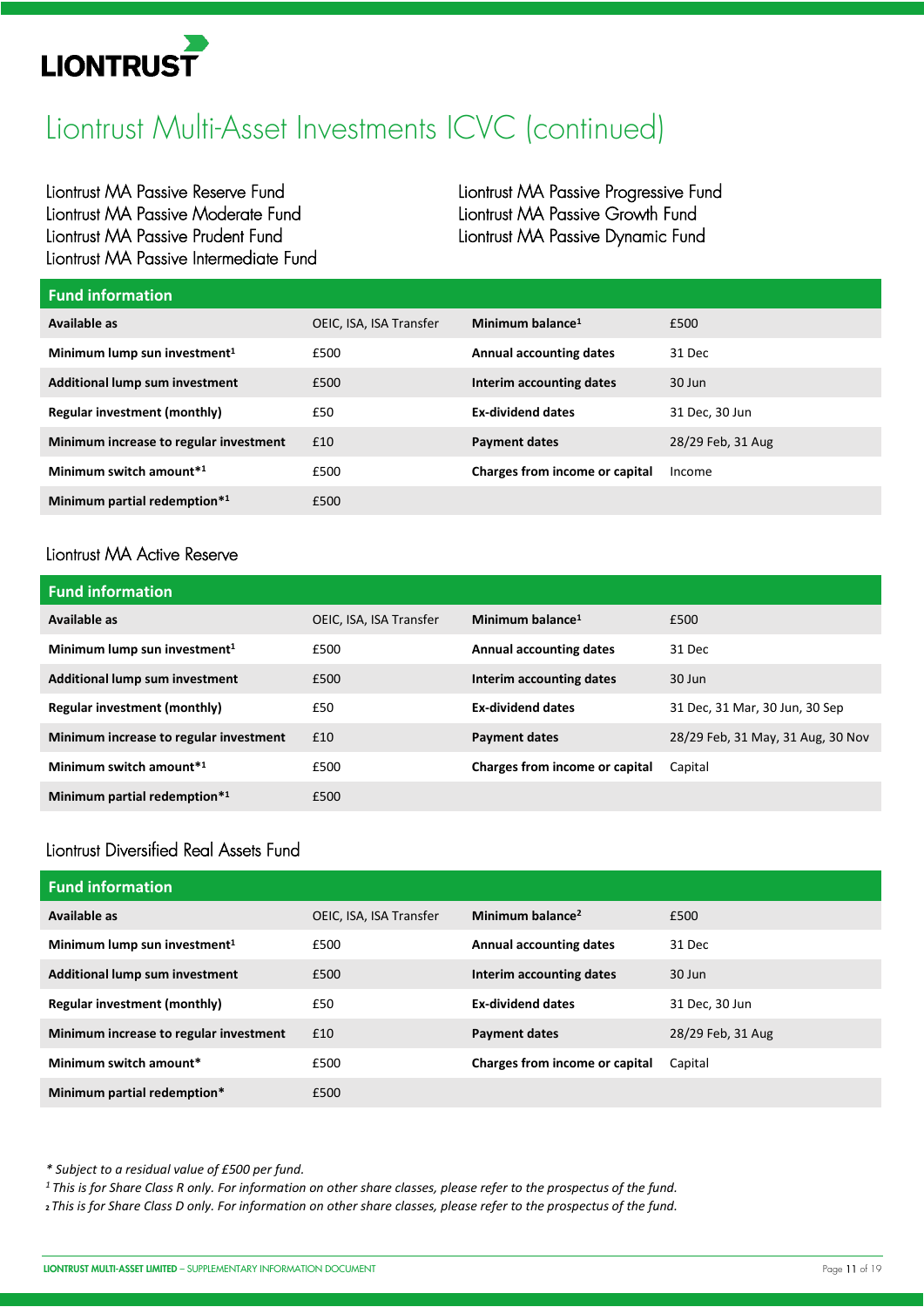# Liontrust Multi-Asset Investments ICVC (continued)

## Liontrust Diversified Global Income Fund

| <b>Fund information</b>                  |                         |                                |                                   |
|------------------------------------------|-------------------------|--------------------------------|-----------------------------------|
| Available as                             | OEIC, ISA, ISA Transfer | Minimum balance <sup>2</sup>   | £500                              |
| Minimum lump sun investment <sup>2</sup> | £500                    | <b>Annual accounting dates</b> | 31 Dec                            |
| Additional lump sum investment           | £500                    | Interim accounting dates       | $30$ Jun                          |
| <b>Regular investment (monthly)</b>      | £50                     | <b>Ex-dividend dates</b>       | 31 Dec, 31 Mar, 30 Jun, 30 Sep    |
| Minimum increase to regular investment   | £10                     | <b>Payment dates</b>           | 28/29 Feb, 31 May, 31 Aug, 30 Nov |
| Minimum switch amount <sup>*2</sup>      | £500                    | Charges from income or capital | Capital                           |
| Minimum partial redemption*2             | £500                    |                                |                                   |

### Liontrust Diversified Fund

| <b>Fund information</b>                  |                                                                                                        |                                |                                                                    |
|------------------------------------------|--------------------------------------------------------------------------------------------------------|--------------------------------|--------------------------------------------------------------------|
| Available as                             | Eligibility for investment<br>in the W share class is<br>restricted to clients<br>approved by the ACD. | Minimum balance <sup>1</sup>   | £50,000,000 (which may be waived<br>at the discretion of the ACD). |
| Minimum lump sun investment <sup>1</sup> | £50,000,000 (which may<br>be waived at the<br>discretion of the ACD)                                   | <b>Annual accounting dates</b> | 31 Dec                                                             |
| <b>Additional lump sum investment</b>    | £500                                                                                                   | Interim accounting dates       | $30$ Jun                                                           |
| <b>Regular investment (monthly)</b>      | N/A                                                                                                    | <b>Ex-dividend dates</b>       | 31 Dec, 30 Jun                                                     |
| Minimum increase to regular investment   | N/A                                                                                                    | <b>Payment dates</b>           | 28/29 Feb, 31 Aug                                                  |
| Minimum switch amount*1                  | N/A                                                                                                    | Charges from income or capital | Income                                                             |
| Minimum partial redemption*              | N/A                                                                                                    |                                |                                                                    |

*\* Subject to a residual value of £500 per fund.* 

*1 This is for Share Class R only. For information on other share classes, please refer to the prospectus of the fund.*

**<sup>2</sup>***This is for Share Class D only. For information on other share classes, please refer to the prospectus of the fund.*

*<sup>3</sup> This is for Share Class A only. For information on other share classes, please refer to the prospectus of the fund*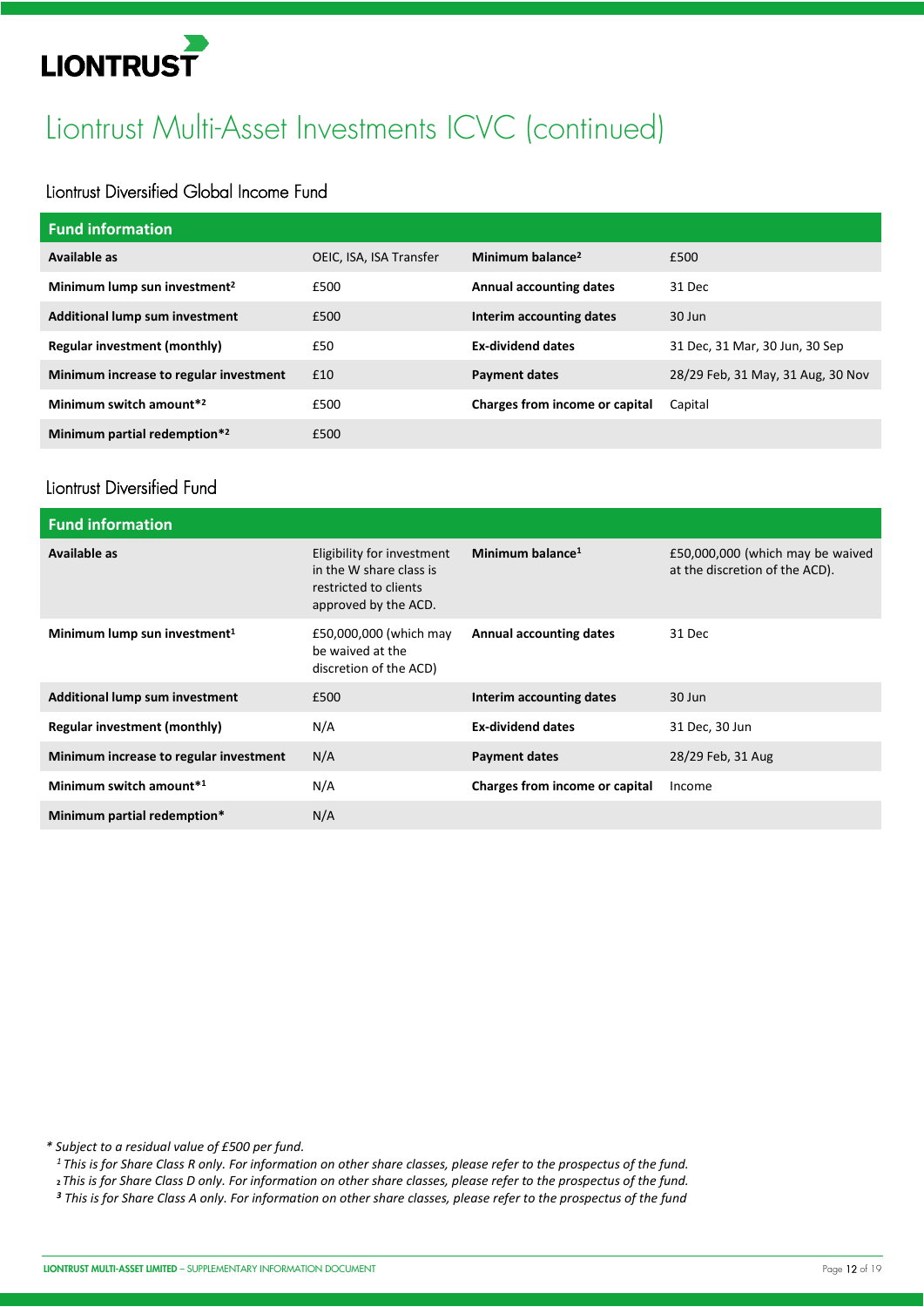

# Liontrust Multi-Asset Protector Funds ICVC

## Liontrust MA Diversified Protector 70 Fund Liontrust MA Diversified Protector 80 Fund

### Liontrust MA Diversified Protector 85 Fund

| <b>Fund information</b>                  |                         |                                |           |
|------------------------------------------|-------------------------|--------------------------------|-----------|
| Available as                             | OEIC, ISA, ISA Transfer | Minimum balance <sup>1</sup>   | £500      |
| Minimum lump sun investment <sup>1</sup> | £500                    | <b>Annual accounting dates</b> | 31 Dec    |
| <b>Additional lump sum investment</b>    | £500                    | Interim accounting dates       | 30 Jun    |
| Regular investment (monthly)             | £50                     | <b>Ex-dividend dates</b>       | 31 Dec    |
| Minimum increase to regular investment   | £10                     | <b>Payment dates</b>           | 28/29 Feb |
| Minimum switch amount <sup>*1</sup>      | £500                    | Charges from income or capital | Income    |
| Minimum partial redemption*1             | £500                    |                                |           |

*\* Subject to a residual value of £500 per fund.* 

*1 This is for Share Class R only. For information on other share classes, please refer to the prospectus of the fund.*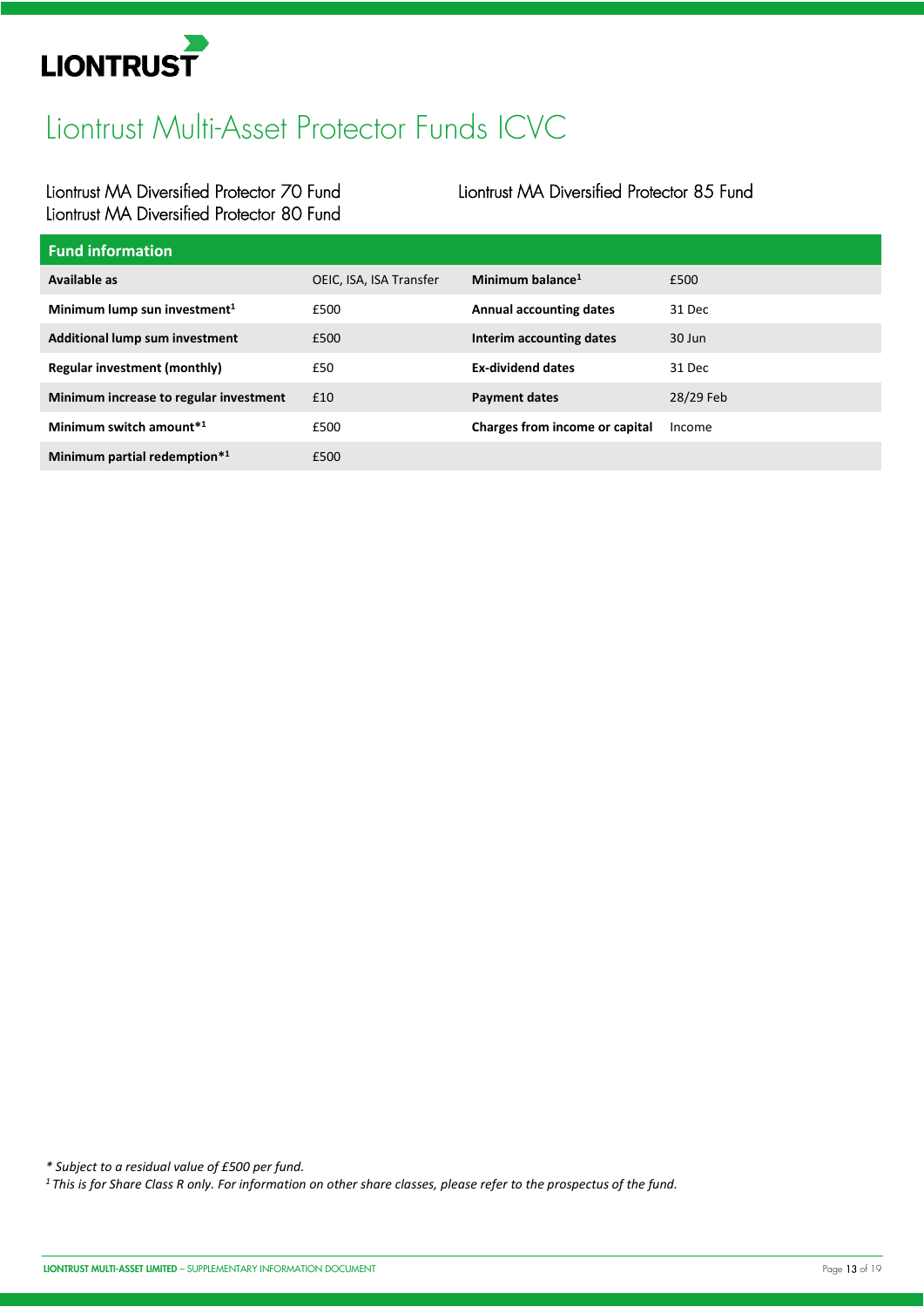

# Liontrust Multi-Asset Investments ICVC II

Liontrust MA Blended Moderate Fund Liontrust MA Blended Intermediate Fund Liontrust MA Blended Progressive Fund

Liontrust MA Blended Growth Fund Liontrust MA Strategic Bond Fund Liontrust MA UK Equity Fund

| <b>Fund information</b>                  |                         |                                |        |
|------------------------------------------|-------------------------|--------------------------------|--------|
| Available as                             | OEIC, ISA, ISA Transfer | Minimum balance <sup>1</sup>   | £500   |
| Minimum lump sun investment <sup>1</sup> | £500                    | <b>Annual accounting dates</b> | 31 Dec |
| <b>Additional lump sum investment</b>    | £500                    | Interim accounting dates       | 30 Jun |
| Regular investment (monthly)             | £50                     | <b>Ex-dividend dates</b>       | 31 Dec |
| Minimum increase to regular investment   | £10                     | <b>Payment dates</b>           | 31 Jan |
| Minimum switch amount*1                  | £500                    | Charges from income or capital | Income |
| Minimum partial redemption*1             | £500                    |                                |        |

# Liontrust MA Blended Reserve Fund

| <b>Fund information</b>                  |                         |                                |                |
|------------------------------------------|-------------------------|--------------------------------|----------------|
| Available as                             | OEIC, ISA, ISA Transfer | Minimum balance $1$            | £500           |
| Minimum lump sun investment <sup>1</sup> | £500                    | <b>Annual accounting dates</b> | 31 Dec         |
| <b>Additional lump sum investment</b>    | £500                    | Interim accounting dates       | 30 Jun         |
| <b>Regular investment (monthly)</b>      | £50                     | <b>Ex-dividend dates</b>       | 31 Dec, 30 Jun |
| Minimum increase to regular investment   | £10                     | <b>Payment dates</b>           | 31 Jan, 31 Jul |
| Minimum switch amount <sup>*1</sup>      | £500                    | Charges from income or capital | Capital        |

# Liontrust MA Monthly High Income Fund

| <b>Fund information</b>                  |                         |                                |                        |
|------------------------------------------|-------------------------|--------------------------------|------------------------|
| Available as                             | OEIC, ISA, ISA Transfer | Minimum balance $1$            | £500                   |
| Minimum lump sun investment <sup>1</sup> | £500                    | <b>Annual accounting dates</b> | 31 Dec                 |
| Additional lump sum investment           | £500                    | Interim accounting dates       | 30 Jun                 |
| Regular investment (monthly)             | £50                     | <b>Ex-dividend dates</b>       | Last day of each month |
| Minimum increase to regular investment   | £10                     | <b>Payment dates</b>           | $15th$ of each month   |
| Minimum switch amount <sup>*1</sup>      | £500                    | Charges from income or capital | Capital                |
| Minimum partial redemption*1             | £500                    |                                |                        |

*\* Subject to a residual value of £500 per fund.* 

*1 This is for Share Class R only. For information on other share classes, please refer to the prospectus of the fund.*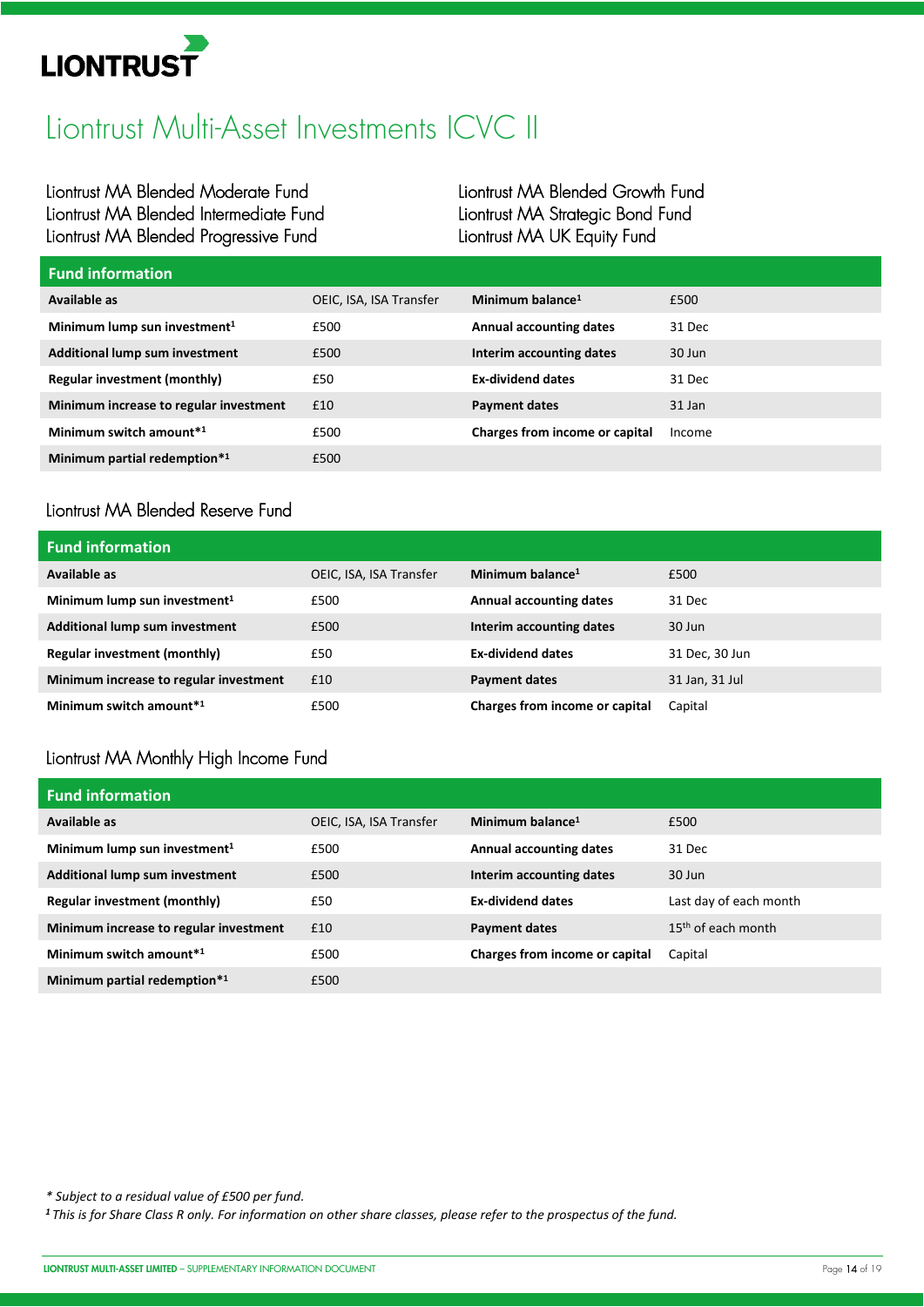# Liontrust Multi-Asset Investments ICVC II (continued)

# Liontrust Global Equity Income Fund

| <b>Fund information</b>                  |                         |                                |                                |
|------------------------------------------|-------------------------|--------------------------------|--------------------------------|
| Available as                             | OEIC, ISA, ISA Transfer | Minimum balance $1$            | £500                           |
| Minimum lump sun investment <sup>1</sup> | £500                    | <b>Annual accounting dates</b> | 31 Dec                         |
| Additional lump sum investment           | £500                    | Interim accounting dates       | 30 Jun                         |
| Regular investment (monthly)             | £50                     | <b>Ex-dividend dates</b>       | 31 Mar, 30 Jun, 30 Sep, 31 Dec |
| Minimum increase to regular investment   | £10                     | <b>Payment dates</b>           | 31 Jan, 30 Apr, 31 Jul, 31 Oct |
| Minimum switch amount*                   | £500                    | Charges from income or capital | Capital                        |
| Minimum partial redemption*              | £500                    |                                |                                |

### Liontrust Positive Future Fund

| <b>Fund information</b>                  |                         |                                |            |
|------------------------------------------|-------------------------|--------------------------------|------------|
| Available as                             | OEIC, ISA, ISA Transfer | Minimum balance $1$            | £1,000,000 |
| Minimum lump sun investment <sup>1</sup> | £1,000,000              | <b>Annual accounting dates</b> | 31 Dec     |
| Additional lump sum investment           | £500                    | Interim accounting dates       | $30$ Jun   |
| Regular investment (monthly)             | £50                     | <b>Ex-dividend dates</b>       | 31 Dec     |
| Minimum increase to regular investment   | £10                     | <b>Payment dates</b>           | $30$ Jun   |
| Minimum switch amount*                   | £500                    | Charges from income or capital | Income     |
| Minimum partial redemption*              | £500                    |                                |            |

*\* Subject to a residual value of £500 per fund.* 

*<sup>1</sup> May be waived at the discretion of the Authorised Corporate Director (ACD).*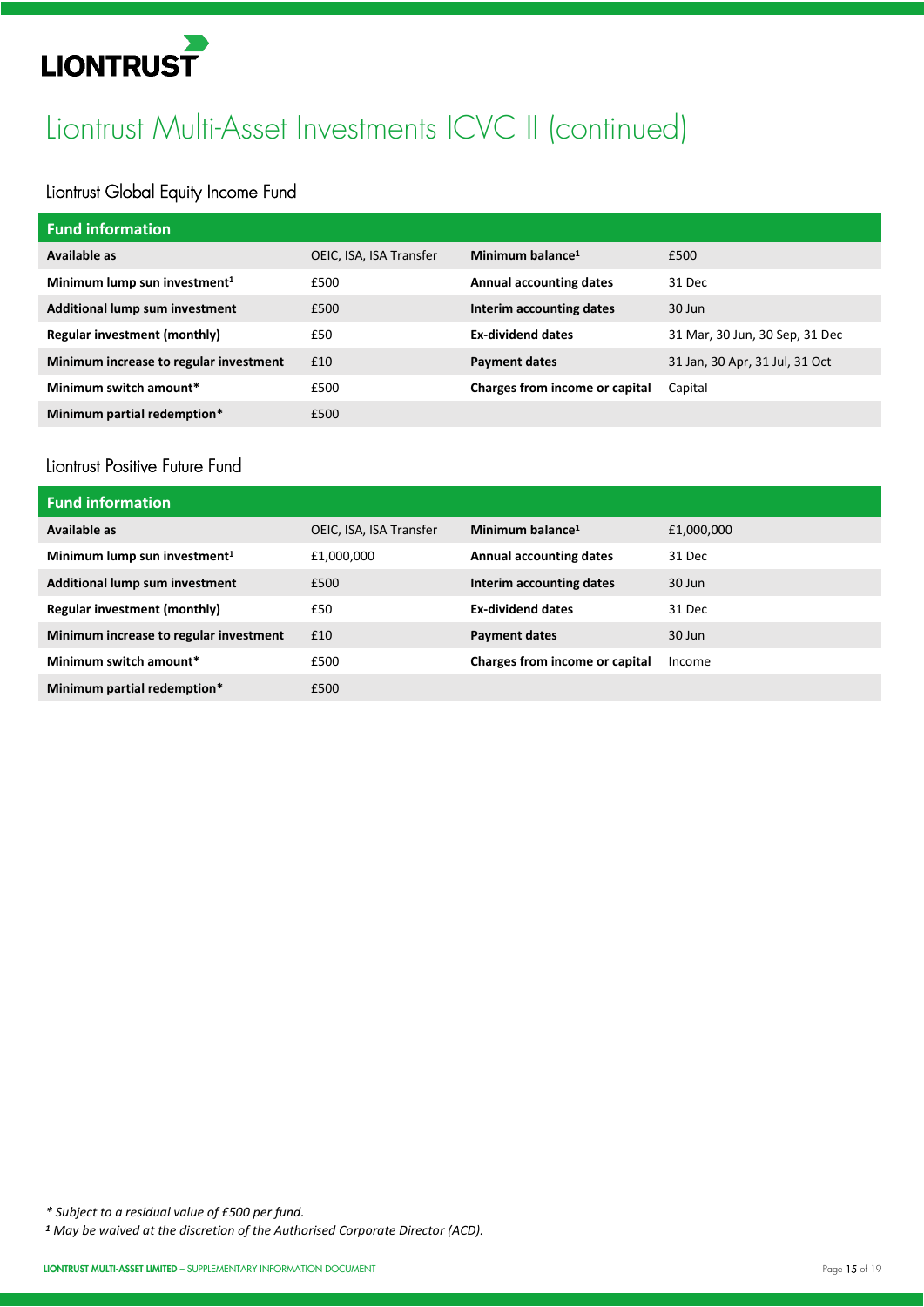

# Dealing and valuation point cut-off times

| <b>Fund name</b>                             | <b>Dealing cut-off</b> | <b>Valuation point</b> | <b>Settlement cycle</b> |
|----------------------------------------------|------------------------|------------------------|-------------------------|
| Liontrust MA Active Reserve Fund             | 12:00                  | 08:00                  | $T+4$                   |
| Liontrust MA Active Progressive Fund         | 12:00                  | 08:00                  | $T+4$                   |
| Liontrust MA Active Growth Fund              | 12:00                  | 08:00                  | $T+4$                   |
| Liontrust MA Active Moderate Income Fund     | 12:00                  | 08:00                  | $T+4$                   |
| Liontrust MA Active Dynamic Fund             | 12:00                  | 08:00                  | $T+4$                   |
| Liontrust MA Active Intermediate Income Fund | 12:00                  | 08:00                  | $T+4$                   |
| Liontrust MA Passive Moderate Fund           | 12:00                  | 08:00                  | $T+4$                   |
| Liontrust MA Passive Intermediate Fund       | 12:00                  | 08:00                  | $T+4$                   |
| Liontrust MA Passive Aggressive Fund         | 12:00                  | 08:00                  | $T+4$                   |
| Liontrust MA Passive Dynamic Fund            | 12:00                  | 08:00                  | $T+4$                   |
| Liontrust MA Passive Growth Fund             | 12:00                  | 08:00                  | $T+4$                   |
| Liontrust MA Passive Reserve Fund            | 12:00                  | 08:00                  | $T+4$                   |
| Liontrust MA Passive Prudent Fund            | 12:00                  | 08:00                  | $T+4$                   |
| Liontrust MA Diversified Real Assets Fund    | 12:00                  | 12:00                  | $T+4$                   |
| Liontrust MA Diversified Global Income Fund  | 12:00                  | 08:00                  | $T+4$                   |
| Liontrust MA Diversified Protector 70 Fund   | 12:00                  | 08:00                  | $T+4$                   |
| Liontrust MA Diversified Protector 80 Fund   | 12:00                  | 08:00                  | $T+4$                   |
| Liontrust MA Diversified Protector 85 Fund   | 12:00                  | 08:00                  | $T+4$                   |
| Liontrust MA Monthly High Income Fund        | 12:00                  | 08:00                  | $T+4$                   |
| Liontrust MA Blended Reserve Fund            | 12:00                  | 08:00                  | $T+4$                   |
| Liontrust MA Blended Moderate Fund           | 12:00                  | 08:00                  | T+4                     |
| Liontrust MA Blended Intermediate Fund       | 12:00                  | 08:00                  | $T+4$                   |
| Liontrust MA Blended Progressive Fund        | 12:00                  | 08:00                  | $T+4$                   |
| Liontrust MA UK Equity Income Fund           | 12:00                  | 08:00                  | $T+4$                   |
| Liontrust Global Equity Income Fund          | 12:00                  | 08:00                  | $T+4$                   |
| Liontrust Positive Future Fund               | 12:00                  | 08:00                  | $T+4$                   |
| Liontrust Diversified Fund                   | 12:00                  | 12:00                  | $T+4$                   |

*For these purposes bank holidays in the United Kingdom are not counted as business days*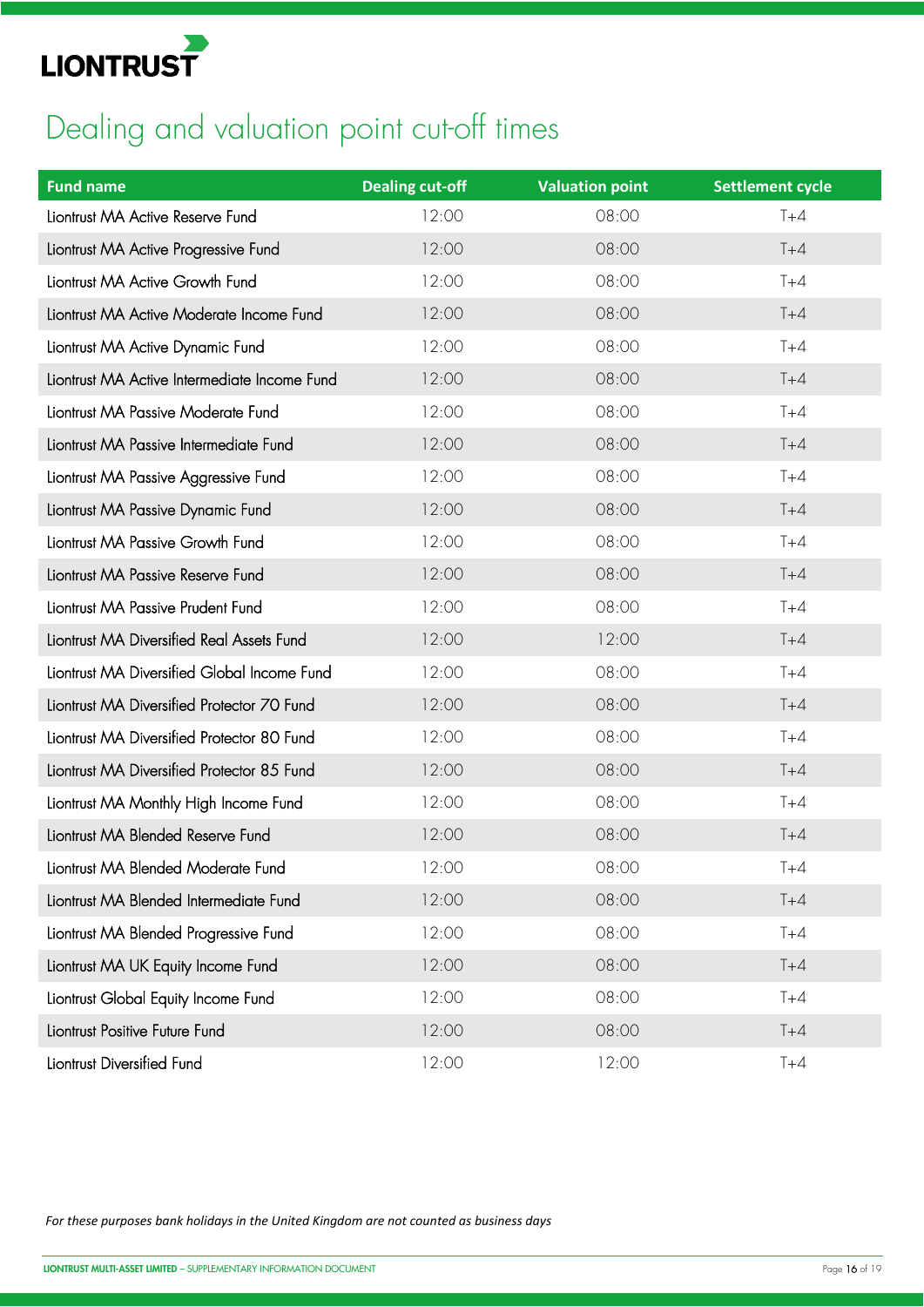

# About Liontrust

Liontrust is a specialist investment company, dedicated to providing multi-manager propositions. We aim to combine market leading offerings with innovative thinking and investment design.

Whilst most multi-manager businesses are part of a larger investment house, Liontrust has retained its independence.

The sole focus of our Investment Team is the creation of new multi-manager opportunities for clients in the UK and Europe.

Our approach challenges many existing business models, providing a multi-manager offering that includes fund selection, fund of fund and manager of manager funds.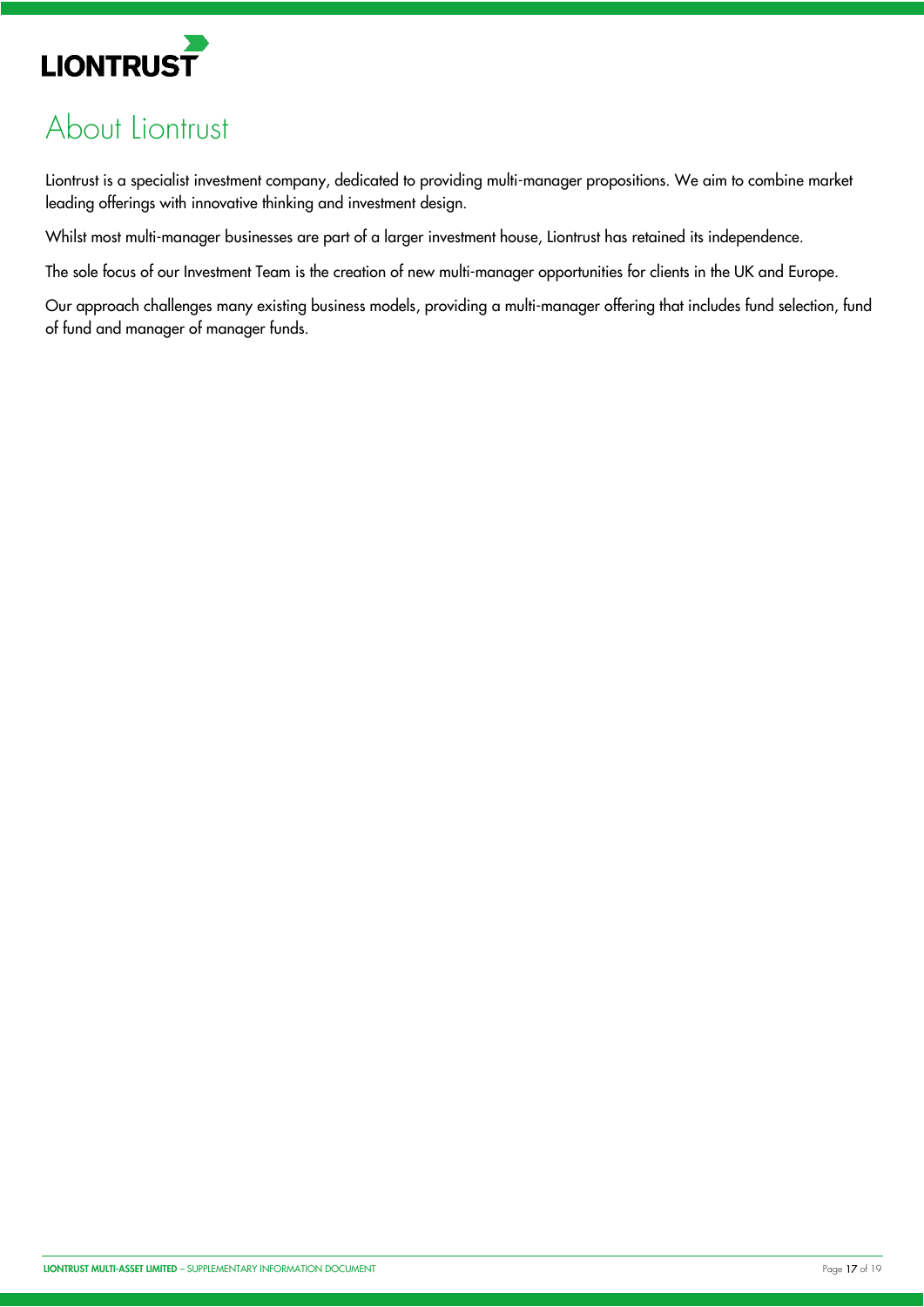

# Key contacts

#### Authorised Corporate Director

Liontrust Multi-Asset Limited 2 Savoy Court London WC2R 0EZ United Kingdom

Authorised and regulated by the Financial Conduct Authority. Member of IMA.

#### Dealing

Liontrust Multi-Asset Limited Liontrust Customer Services Team PO Box 10939 Chelmsford CM99 2XU

Customer Services: 0800 953 0197\* (overseas: +44 1268 448 666) Dealing: 0800 953 0197\* Fax Dealing: 0844 620 0153

\*Monday to Friday 9.00am–5.30pm; calls may be recorded. Calls are free from landlines and mobiles within the UK.

Authorised and regulated by the Financial Conduct Authority. Member of IMA.

#### Registrar & ISA Manager

Liontrust Multi-Asset Limited 2 Savoy Court London WC2R 0EZ United Kingdom

Authorised and regulated by the Financial Conduct Authority. Member of IMA.

#### Legal Advisers

Marcfarlanes LLP 20 Cursitor Street London EC4A 1LT

#### **Depositary**

State Street Trustees Limited 20 Churchill Place Canary Wharf London E14 5HJ United Kingdom

Authorised and regulated by the Financial Conduct Authority. Member of Depositary and Trustee Association.

#### Independent Auditors

KPMG 11<sup>th</sup> Floor 15 Canada Square Canary Wharf London E14 5GL

Telephone: 020 7311 1000

#### Fund Accounting Administrator

State Street Bank and Trust Company 20 Churchill Place Canary Wharf London E14 5HJ United Kingdom

Authorised and regulated by the Financial Conduct Authority.